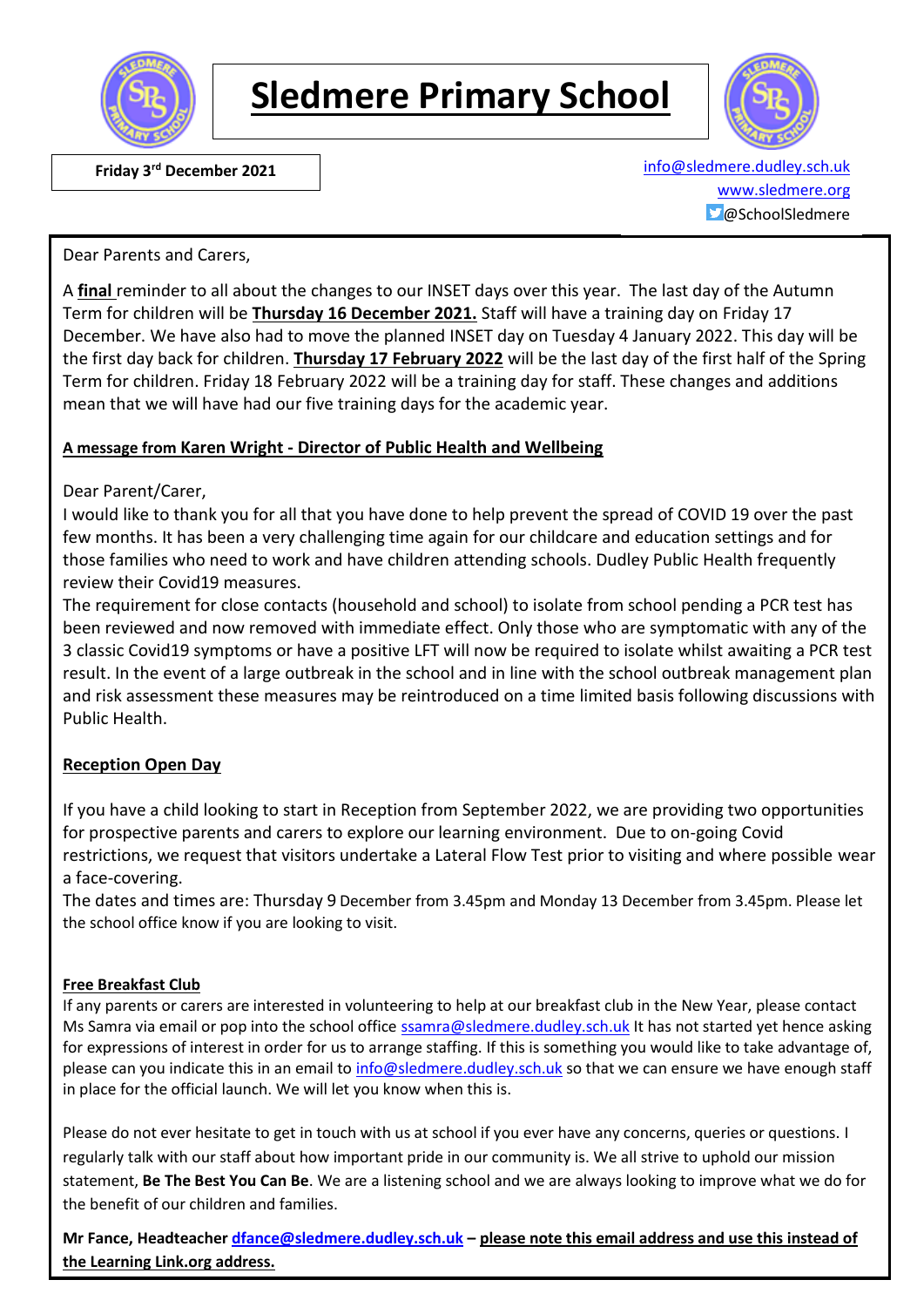



### **Learners of the Week!**

*Nursery* **London: Muhammed Raza Ahmad and Amina Shahid** *Reception* **Cardiff: Zachary Gill and Stevie Cooper Belfast: Fatimah-Zara Idrees and Jensen Mould Edinburgh: Musa Imran and Mahnoor Iqbal** *Year 1* **Paris: T'Kal Brown and Grace Beckett Rome: Nimra Najeeb and Ethan Lawton Madrid: Elliot Raxster and Bushra Hussain** *Year 2* **Barcelona: Edward Cooper and Laila Saleh Berlin: Isaac Cooper and Poppy Hinsley Budapest: Wali Haider and Sienna F** *Year 3* **Beijing: Preston Warner-Harper and Anaya Hussain Tokyo: Maisie-Elsie Williamson and Jenson Flavell Singapore: Aisha Rehman and Kamil Budzinki** *Year 4* **Doha: Max Bowater and Poppy Morris Abu Dhabi: James Coppage-Rice and Eshal Haider Dubai: Faith O'Connor and Tayyab Saeed** *Year 5* **Toronto: Bradley Wilkes and Millie Greenfield Chicago: Haroon Ali and Keegan Sherwood Boston: Alba Xhafo and Ayaan Azhar** *Year 6* **Brasilia: Zain Ansar and Ayah Salam Lima: Francessca Hinsley and Bobby Moore**

**Santiago: Evie Britton and Ali Mahar**

These are the pupils selected this week in recognition of our school values... **Respect, Responsibility, Kindness, Perseverance, Confidence, Resilience**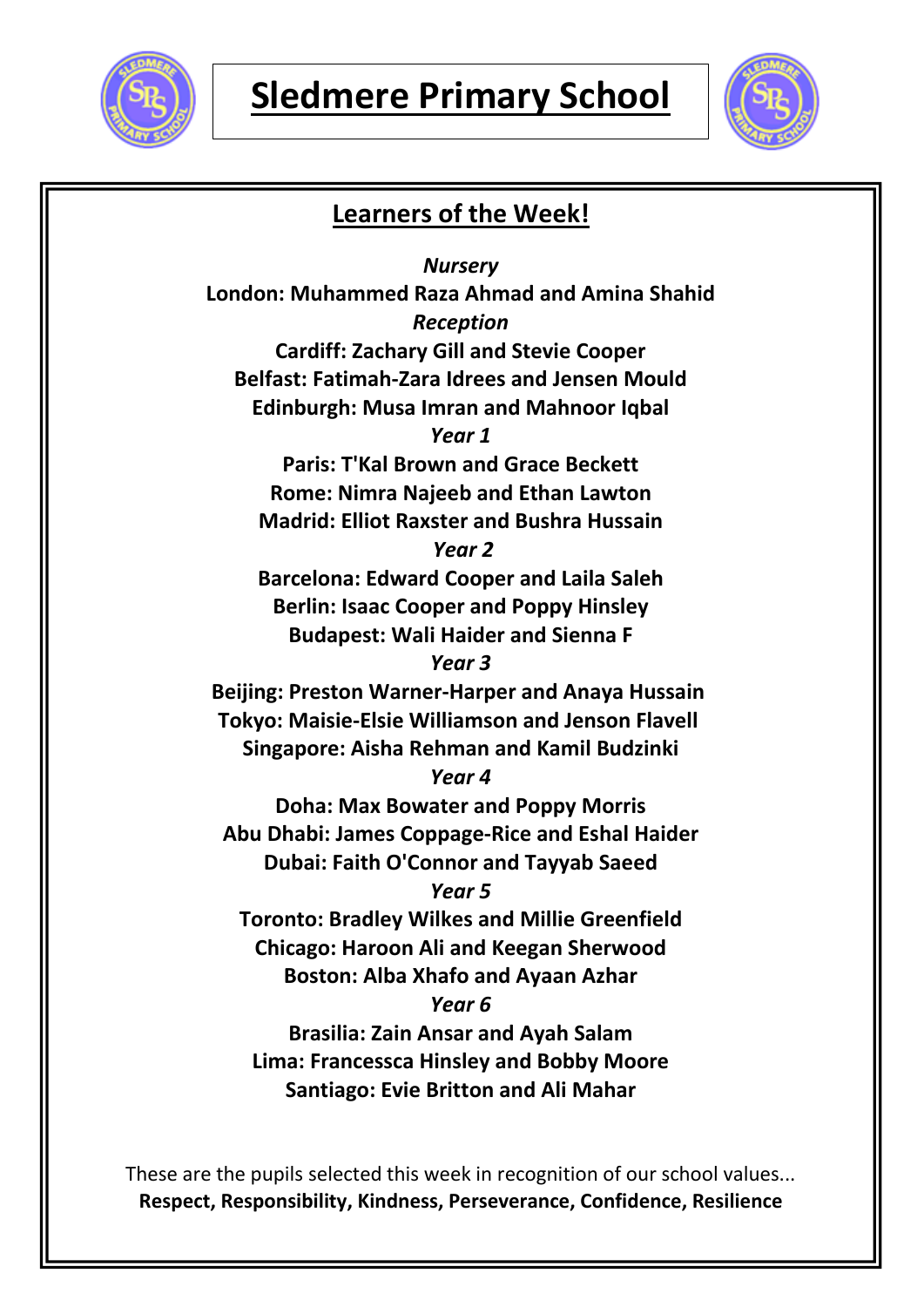

# **Sledmere Primary School**





### **Design and Technology Day – Friday 3 December 2021**

Today it has been a themed day in school. Every class has been involved in a range of Design and Technology activities. As we hope you do every day, please ask your children what they have learnt in school today.

#### **Dangerous Drop Off** A full report will follow next week

Parking on School Drive and Warrens Hall Road can be very difficult. There is limited space near our school and we would be grateful if you could avoid parking on School Drive and Warrens Hall Road. However, if you really do have to park there, please be considerate to our neighbours by driving slowly and not parking across driveways or other points of access. The yellow zig zag road markings are placed there to advise motorists not to wait or park on these lines for the safety of children. Our Neighbourhood Police Team and Police Community Support Officers will be in attendance over the coming weeks to discourage this dangerous practice. Please do your best to keep all our children safe!

Due to space restrictions, parking on our staff car park at the beginning and end of the school day is reserved strictly for our staff, the parents of a small number of children with additional needs and our disabled visitors. The frequent delivery of materials makes our car park an even more dangerous place for children. Thank you for your cooperation.

### **Thirst for Learning**

Learning can certainly be thirsty work but it is important that all our children remain well-hydrated. Water makes up about 80 percent of our brains and is essential in neurological transmissions for thinking and learning. Poor hydration affects mental performance and learning ability by reducing the brain's ability to send and receive information. Studies show that once thirst is felt, mental performance including memory, attention and concentration decreases by as much as 10%!

If you would like your child to have a drink of water whenever they need to, please ensure that your child has their own water bottle in school every day. To minimise the risk of sharing germs in these challenging times, please send your child to school with a clean water bottle, which they can refill in school.

Many happy returns to all these children, who will celebrate their birthday this coming week. We wish you all the best for future health, success and happiness!

### *Happy Birthday to …*

*Bradley Wilkes Jamie Whitehouse Idris Jaan Rayyan Bhayat Tamuka Dune Nicole Skelding Abubakar Nazim Jensen Mould Haider Majid Logan Hancox Halle Woodall*